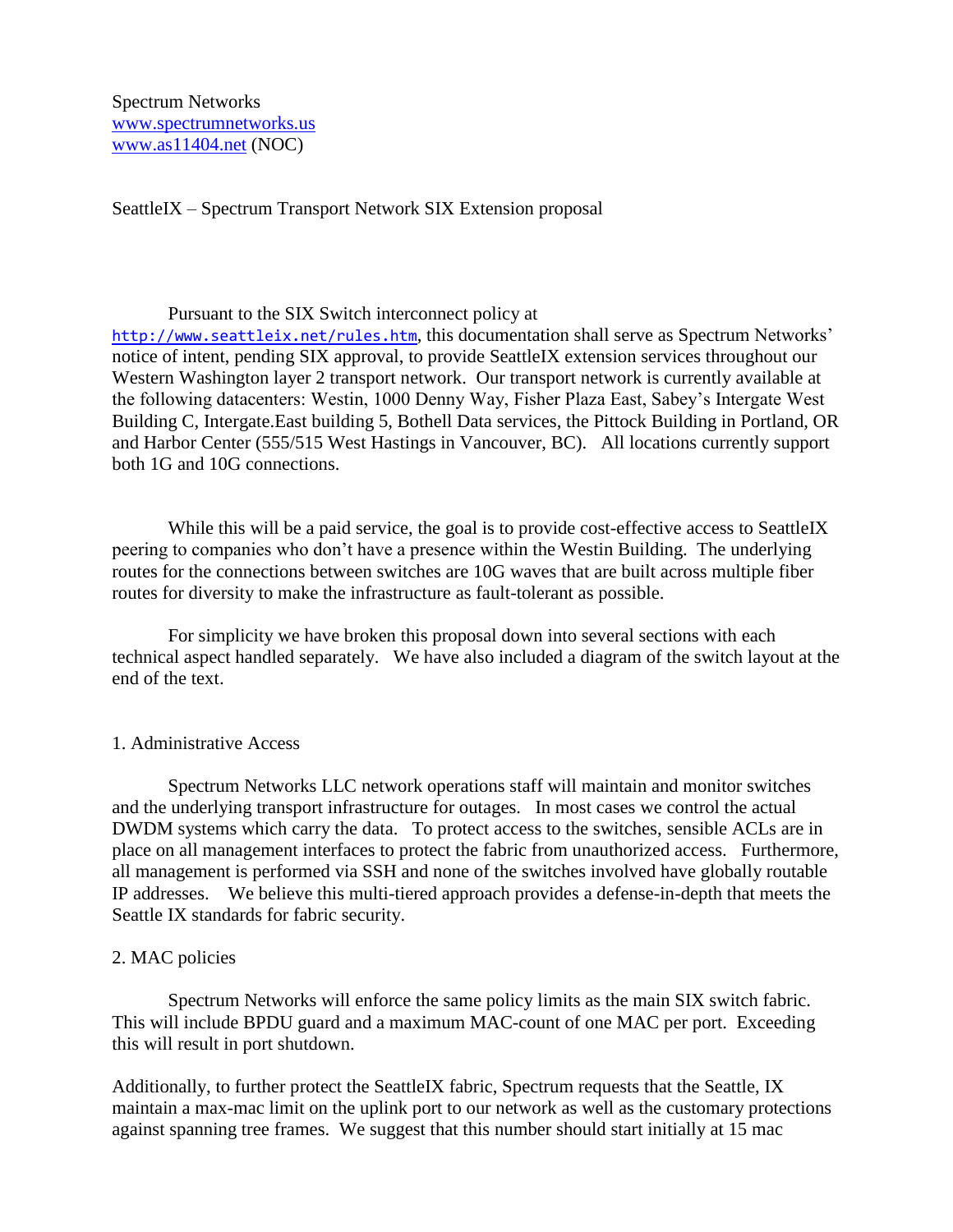addresses but that Spectrum NOC staff will provide notice to the SIX as more members connect via our transport network. This will provide an additional layer of MAC security for the exchange.

# 3. Hardware & Software

Spectrum Networks will be providing SeattleIX ports out of our Arista Networks switches, since these switches run very similar software to that of the SIX core, we expect to be able to honor the exact same provisions as are currently setup for 10G ports at the seattleIX.

Within the Spectrum layer 2 network the Seattle IX unicast VLAN will be carried as a single VLAN to all sites, customer ports will be configured as access ports and will be limited to one mac address as defined in current SeattleIX operating procedure.

# 4. Interconnection with the SIX at the Westin Building

We are proposing a dedicated 10G interconnection with the SeattleIX at the Westin building. We are furthermore requesting that this port be configured as a LACP based link aggregated bundle to facilitate future addition of more ports as traffic grows without disruption. This will also allow us to spread the ports across multiple switches via MLAG as traffic grows to add redundancy to the interconnection. As part of this process, Spectrum will be paying the current 10G port fee of \$5,000 for the additional port as well as providing an SFP+ module.

# 5. Monitoring

Spectrum's NOC will monitor for error conditions on customer ports and will monitor the underlying infrastructure.

# 7. Repair

Spectrum Networks will be solely responsible for all circuit maintenance relating to this extension switch proposal. Spectrum Networks will make all reasonable efforts to maintain as high of an uptime as possible with sufficient prior notice for all service affecting events.

# 8. Turn-up

Spectrum Networks plans to provide interconnection requests immediately upon approval of this request. We have customers asking for this service today and several of these customers are using our transport services (on this network) to reach the SIX currently and would likely convert to the extension service once it becomes available.